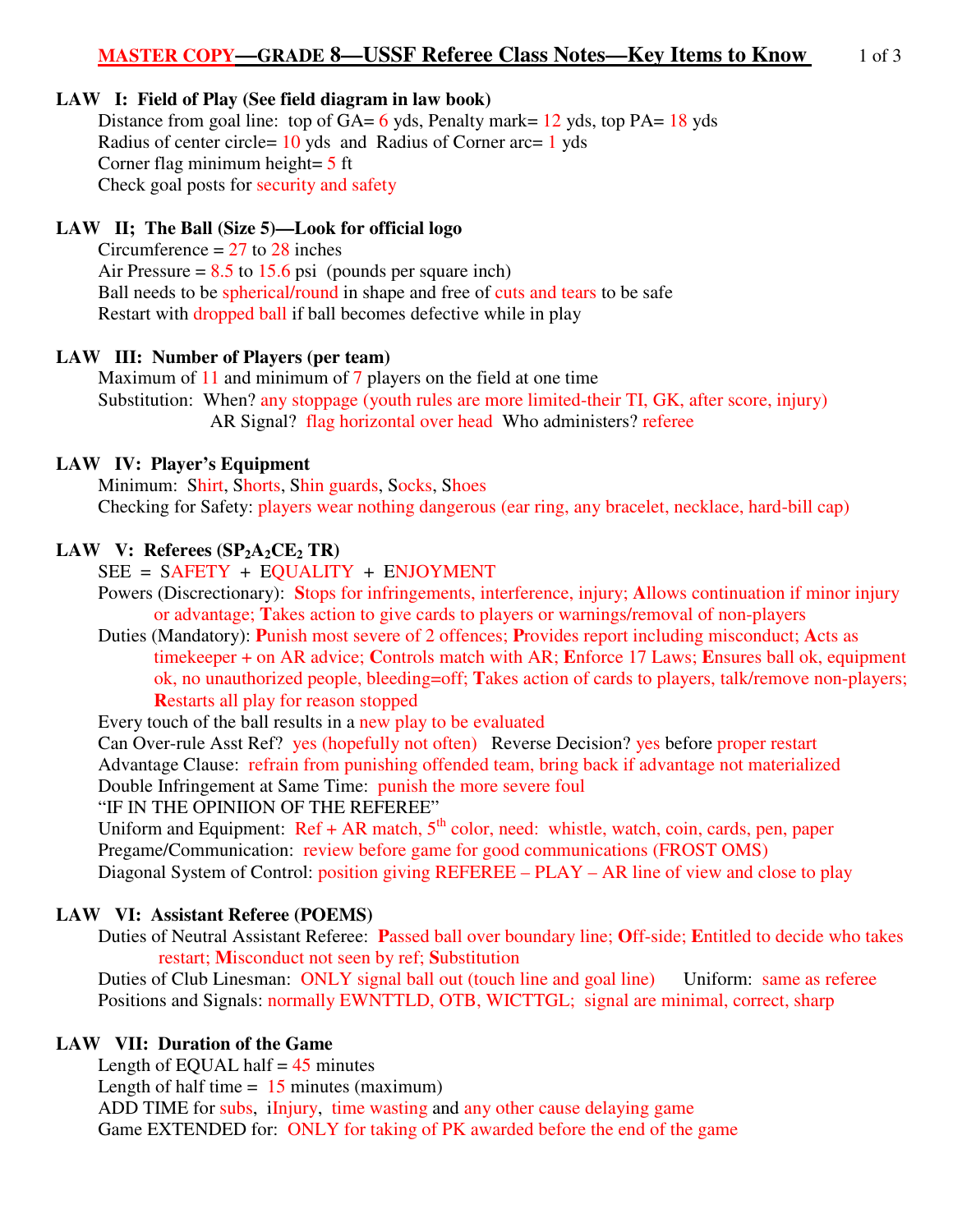## **LAW VIII: Start of Play** 2 of 3

Kick Off: When start of period + after goal, Position: center mark, Procedure: ball stationary, whistle Drop Ball: When injury + odd stoppage, Position: where ball was, Procedure: drop ball on ground

# **LAW IX: Ball IN and OUT of Play**

When IN play? after proper restart

When OUT of Play: ball leaves field of play or referee blows whistle to stop play Signal and Position for Ref/AR: TI=  $up\ 45^\circ$ , CK=  $up\ 45^\circ$  to corner/down  $45^\circ$ , and GK= st. out to PK mark

# **LAW X: Method of Scoring**

How? Ball over goal line, under X-bar, between goal posts, no infractions Restart after scoring? KO

# **LAW XI: Offside (not Offsides)**

Offside Position: Relative to ball: player ahead of ball

 Which Half of Field? attacking half (halfway line belongs to attacking half of field) Nearer Goal Line than?  $2<sup>nd</sup>$  to last defender and ball

# PLAYER POSITION ALONE IS NOT OFFSIDE

Parts of body for considering offside: all except hands/arms (torso/head/legs/feet)

Involvement in Area of Active Play at Time of Pass from team-mate:

- 1. Interfering with play (affecting play in any way by going toward ball)
	- 2. Interfering with opponent
	- 3. Gaining advantage by being OS position

NOT offside if receiving ball from: TI, CK, or GK

If in Doubt: No Flag !

AR's Position: EWNTTLD, OTB, WICTTGL

AR Signals: straight up then up  $45^{\circ}$  or straight out or down  $45^{\circ}$ ; Restart = IFK at location of OS attacker Timing—Offside judged at time of pass or last touch by team-mate

# **LAW XII: FOULS AND MISCONDUCT (Separate issues) FOULS;**

Requirement for FOUL (**BOA**): 1. Ball in play 2. On field, 3. Against an opposing player (1 of 11) Ten serious fouls resulting in DFK kick. (**KTJ CPS THSH**):

- 1. **K**icks or attempting to kick opponent 6. **S**trikes or attempts to strike opponent
- 
- 3. **J**umps at opponent 8. **H**olds opponent
- 4. **C**harges opponent unfairly 9. **S**pits at opponent
- 
- 
- 2. **T**rips or attempts to trip opponent 7. **T**ackles an opponent before touching ball
	-
	-
- 5. **P**ushes an opponent 10. **H**andles the ball (except keeper in PA)

Any of the above 10 serious fouls committed by Defender in their PA results in: PK

Eight Technical fouls resulting in an IFK kick (4 by player, 4 by keeper):

 PLAYER: 1. **D**angerous play 2. **I**mpedes opponent 3. **P**revents keeper distribution 4. **A**nything else KEEPER: 5. **6** seconds 6. **D**ouble handling 7. **T**hrow-in handling 8. **P**ass-back handling

Also award IFK for any other offense when play stopped for caution or dismiss of player.

# **MISCONDUCT:** (7 REASONS FOR CAUTIONS AND 7 REASONS FOR EJECTIONS)

# **CAUTIONS (YELLOW CARD) EJECTIONS (RED CARD)**

- 1. **F**ails to respect required distance (10yd) 1. **S**erious Foul Play (SFP)
- 2. **E**nters field w/o permission 2. **S**pits at anyone
- 3. **D**issent  $\frac{1}{3}$  Second caution (make sure  $2^{nd}$  card is not minor)
- 4. **Delay restart of play** 4. **Denies OGSO by handling**
- 5. **D**eliberately leaves field w/o permission 5. **D**enies OGSO by free kick offense (DFK/IFK)
- 
- 7. **P**ersistent infringement 7. **V**iolent Conduct (VC)
- 
- 
- 6. **U**nsporting behavior 6. **O**ffensive, insulting, abusive language
	-

ESCILLATION:**T**riffling=Nothing, **C**areless=Foul, **R**eckless=Caution, **E**xcessive **F**orce=Ejection